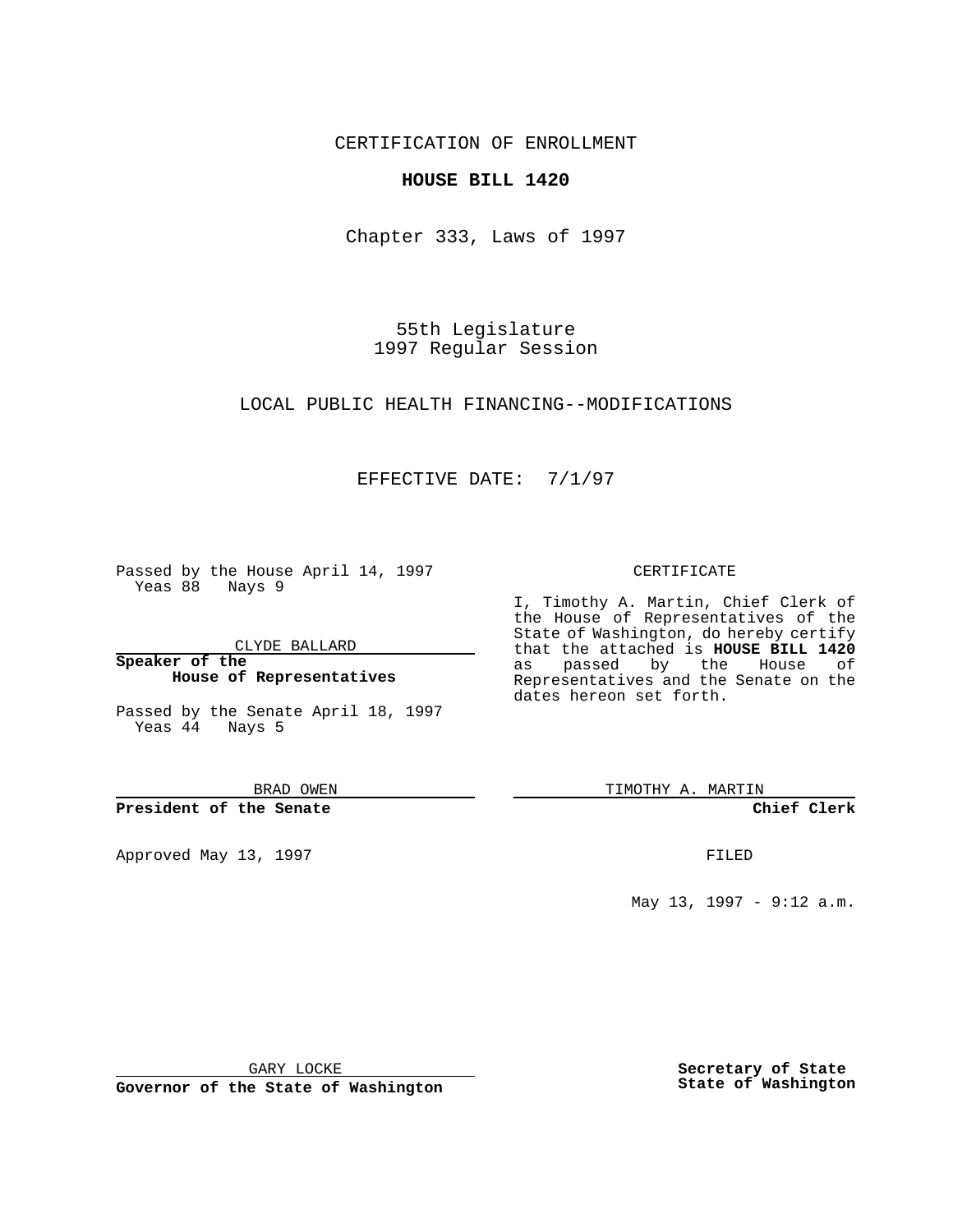# **HOUSE BILL 1420** \_\_\_\_\_\_\_\_\_\_\_\_\_\_\_\_\_\_\_\_\_\_\_\_\_\_\_\_\_\_\_\_\_\_\_\_\_\_\_\_\_\_\_\_\_\_\_

\_\_\_\_\_\_\_\_\_\_\_\_\_\_\_\_\_\_\_\_\_\_\_\_\_\_\_\_\_\_\_\_\_\_\_\_\_\_\_\_\_\_\_\_\_\_\_

Passed Legislature - 1997 Regular Session

#### **State of Washington 55th Legislature 1997 Regular Session**

**By** Representatives McDonald, Regala, Huff, Talcott, Conway, Smith, Mitchell, Fisher and Bush

Read first time 01/27/97. Referred to Committee on Appropriations.

 AN ACT Relating to local public health financing; amending RCW 70.05.125 and 82.14.200; providing an effective date; and declaring an emergency.

BE IT ENACTED BY THE LEGISLATURE OF THE STATE OF WASHINGTON:

 **Sec. 1.** RCW 70.05.125 and 1995 1st sp.s. c 15 s 1 are each amended to read as follows:

 (1) The county public health account is created in the state treasury. Funds deposited in the county public health account shall be distributed by the state treasurer to each local public health jurisdiction based upon amounts certified to it by the department of community, trade, and economic development in consultation with the Washington state association of counties. The account shall include funds distributed under RCW 82.44.110 and 82.14.200(8) and such funds as are appropriated to the account from the health services account under RCW 43.72.900, the public health services account under RCW 43.72.902, and such other funds as the legislature may appropriate to it.

 $(2)$ (a) The director of the department of community, trade, and economic development shall certify the amounts to be distributed to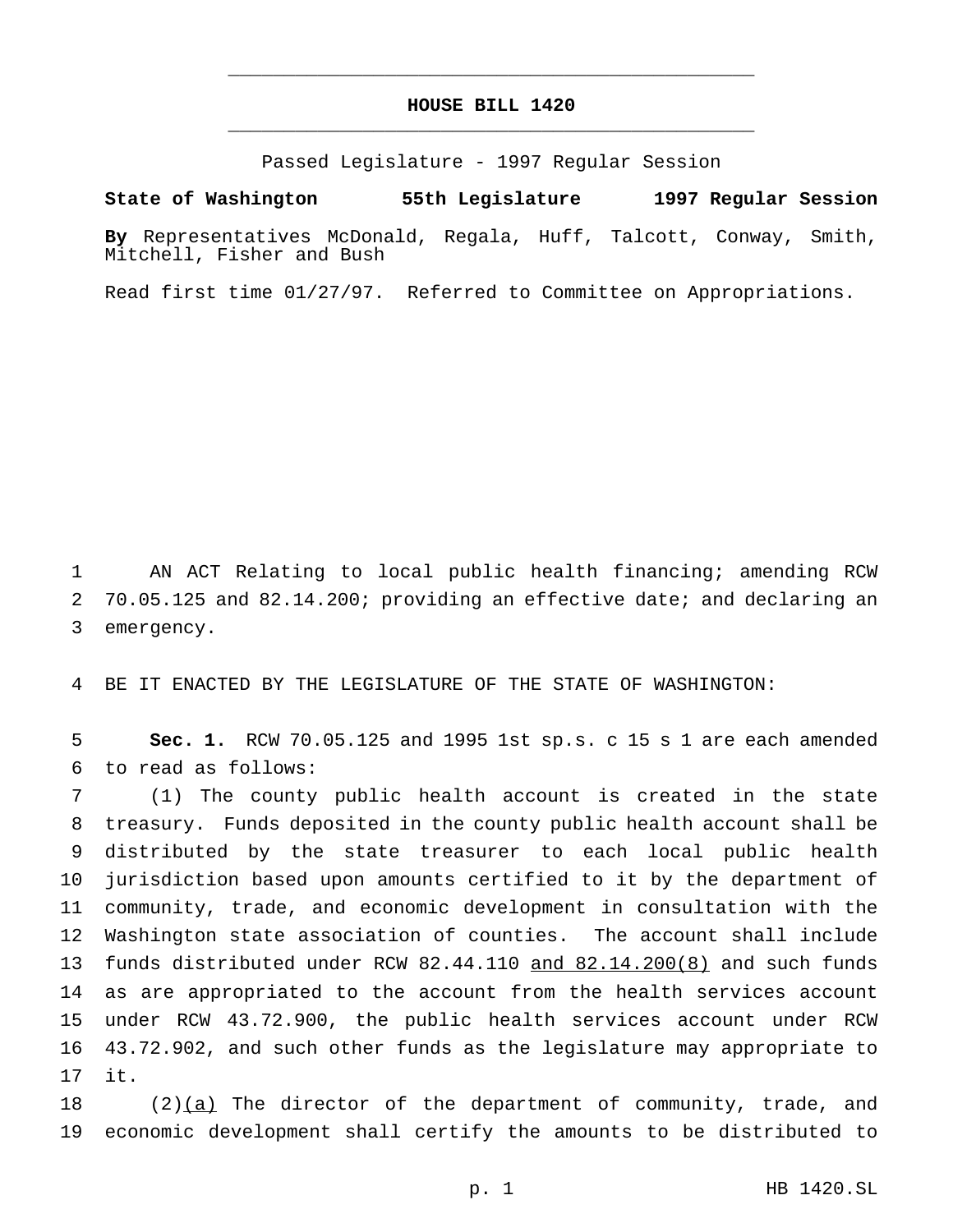each local public health jurisdiction using 1995 as the base year of actual city contributions to local public health.

 (b) Only if funds are available and in an amount no greater than available funds under RCW 82.14.200(8), the department of community, trade, and economic development shall adjust the amount certified under (a) of this subsection to compensate for any city that became newly incorporated as a result of an election during calendar year 1994 or 8 1995. The amount to be adjusted shall be equal to the amount which otherwise would have been lost to the health jurisdiction due to the incorporation as calculated using the jurisdiction's 1995 funding formula.

12 (c) The county treasurer shall certify the actual 1995 city contribution to the department. Funds in excess of the base shall be distributed proportionately among the health jurisdictions based on incorporated population figures as last determined by the office of financial management.

 (3) Moneys distributed under this section shall be expended exclusively for local public health purposes.

 **Sec. 2.** RCW 82.14.200 and 1991 sp.s. c 13 s 15 are each amended to read as follows:

 There is created in the state treasury a special account to be known as the "county sales and use tax equalization account." Into this account shall be placed a portion of all motor vehicle excise tax receipts as provided in RCW 82.44.110(1)(f). Funds in this account shall be allocated by the state treasurer according to the following procedure:

 (1) Prior to April 1st of each year the director of revenue shall inform the state treasurer of the total and the per capita levels of revenues for the unincorporated area of each county and the state-wide weighted average per capita level of revenues for the unincorporated areas of all counties imposing the sales and use tax authorized under RCW 82.14.030(1) for the previous calendar year.

 (2) At such times as distributions are made under RCW 82.44.150, as now or hereafter amended, the state treasurer shall apportion to each county imposing the sales and use tax under RCW 82.14.030(1) at the maximum rate and receiving less than one hundred fifty thousand dollars from the tax for the previous calendar year, an amount from the county sales and use tax equalization account sufficient, when added to the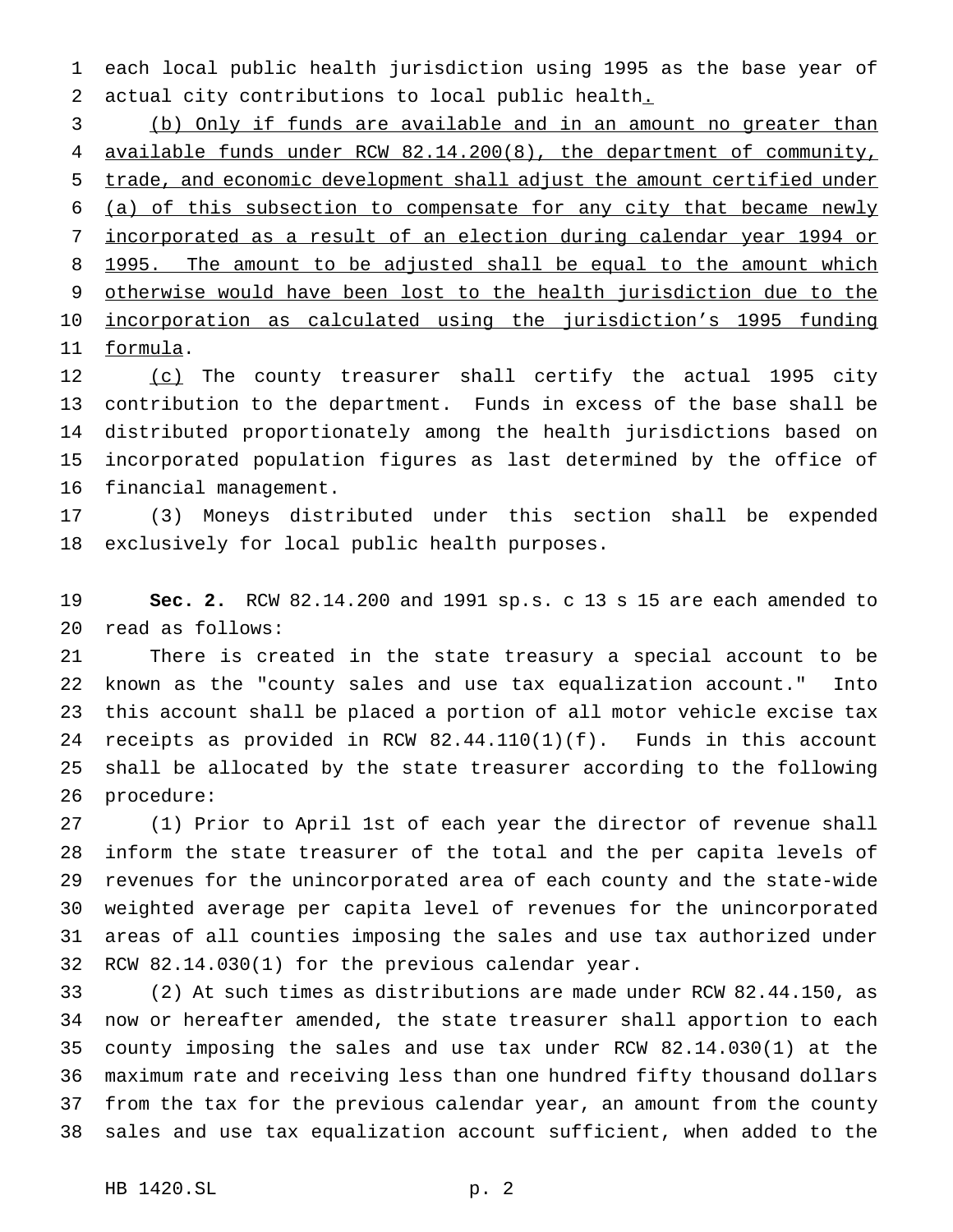amount of revenues received the previous calendar year by the county, to equal one hundred fifty thousand dollars.

 The department of revenue shall establish a governmental price index as provided in this subsection. The base year for the index shall be the end of the third quarter of 1982. Prior to November 1, 1983, and prior to each November 1st thereafter, the department of revenue shall establish another index figure for the third quarter of that year. The department of revenue may use the implicit price deflators for state and local government purchases of goods and services calculated by the United States department of commerce to establish the governmental price index. Beginning on January 1, 1984, and each January 1st thereafter, the one hundred fifty thousand dollar base figure in this subsection shall be adjusted in direct proportion to the percentage change in the governmental price index from 1982 until the year before the adjustment. Distributions made under this subsection for 1984 and thereafter shall use this adjusted base amount figure.

 (3) Subsequent to the distributions under subsection (2) of this section and at such times as distributions are made under RCW 82.44.150, as now or hereafter amended, the state treasurer shall apportion to each county imposing the sales and use tax under RCW 82.14.030(1) at the maximum rate and receiving less than seventy percent of the state-wide weighted average per capita level of revenues for the unincorporated areas of all counties as determined by the department of revenue under subsection (1) of this section, an amount from the county sales and use tax equalization account sufficient, when added to the per capita level of revenues for the unincorporated area received the previous calendar year by the county, to equal seventy percent of the state-wide weighted average per capita level of revenues for the unincorporated areas of all counties determined under subsection (1) of this section, subject to reduction under subsections (6) and (7) of this section. When computing distributions under this section, any distribution under subsection (2) of this section shall be considered revenues received from the tax imposed under RCW 82.14.030(1) for the previous calendar year.

 (4) Subsequent to the distributions under subsection (3) of this section and at such times as distributions are made under RCW 82.44.150, as now or hereafter amended, the state treasurer shall apportion to each county imposing the sales and use tax under RCW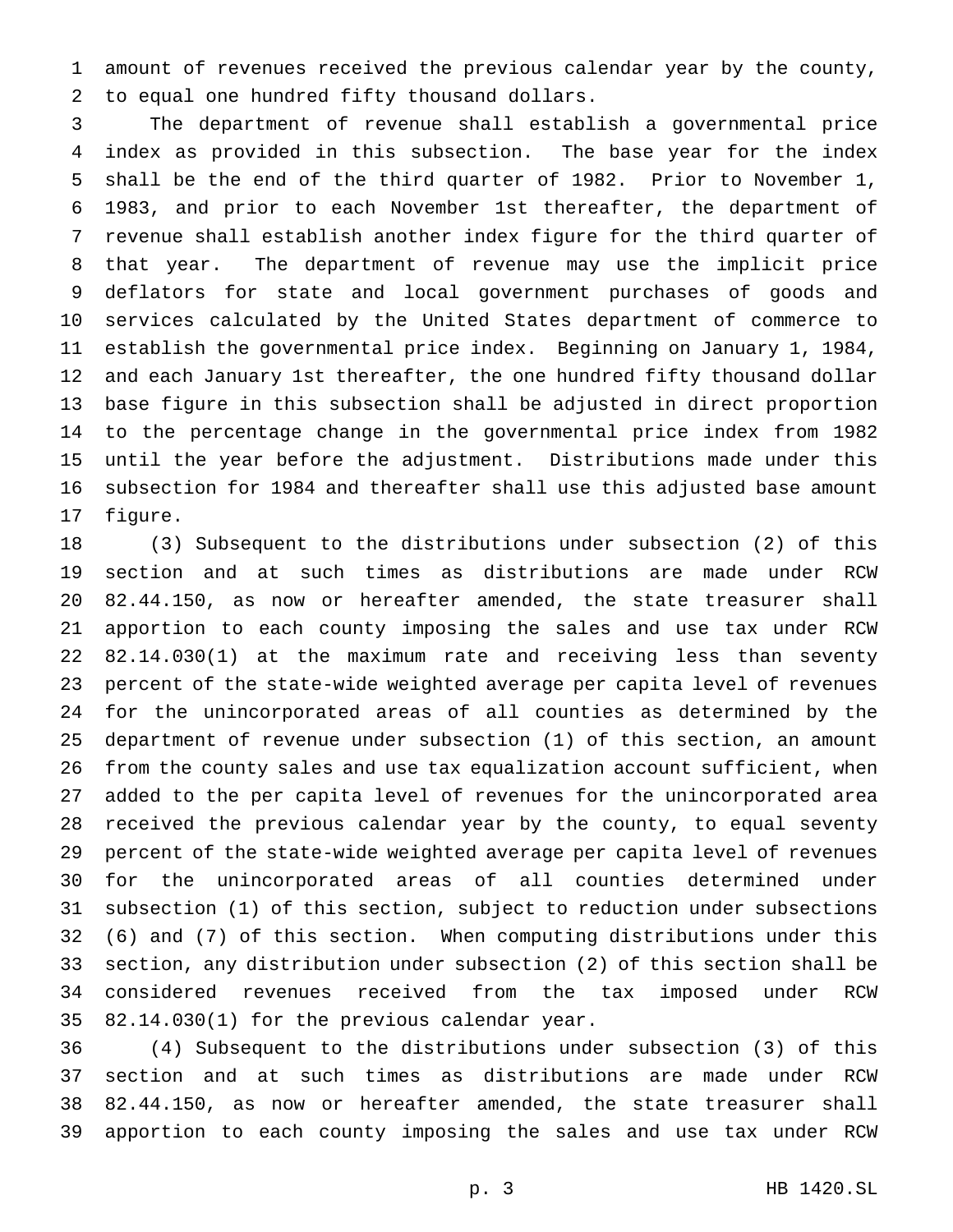82.14.030(2) at the maximum rate and receiving a distribution under subsection (2) of this section, a third distribution from the county sales and use tax equalization account. The distribution to each qualifying county shall be equal to the distribution to the county under subsection (2) of this section, subject to the reduction under subsections (6) and (7) of this section. To qualify for the total distribution under this subsection, the county must impose the tax under RCW 82.14.030(2) for the entire calendar year. Counties imposing the tax for less than the full year shall qualify for prorated allocations under this subsection proportionate to the number of months of the year during which the tax is imposed.

 (5) Subsequent to the distributions under subsection (4) of this section and at such times as distributions are made under RCW 82.44.150, as now or hereafter amended, the state treasurer shall apportion to each county imposing the sales and use tax under RCW 82.14.030(2) at the maximum rate and receiving a distribution under subsection (3) of this section, a fourth distribution from the county sales and use tax equalization account. The distribution to each qualifying county shall be equal to the distribution to the county under subsection (3) of this section, subject to the reduction under subsections (6) and (7) of this section. To qualify for the distributions under this subsection, the county must impose the tax under RCW 82.14.030(2) for the entire calendar year. Counties imposing the tax for less than the full year shall qualify for prorated allocations under this subsection proportionate to the number of months of the year during which the tax is imposed.

 (6) Revenues distributed under subsections (2) through (5) of this section in any calendar year shall not exceed an amount equal to seventy percent of the state-wide weighted average per capita level of revenues for the unincorporated areas of all counties during the previous calendar year. If distributions under subsections (3) through (5) of this section cannot be made because of this limitation, then distributions under subsections (3) through (5) of this section shall be reduced ratably among the qualifying counties.

 (7) If inadequate revenues exist in the county sales and use tax equalization account to make the distributions under subsections (3) through (5) of this section, then the distributions under subsections (3) through (5) of this section shall be reduced ratably among the qualifying counties. At such time during the year as additional funds